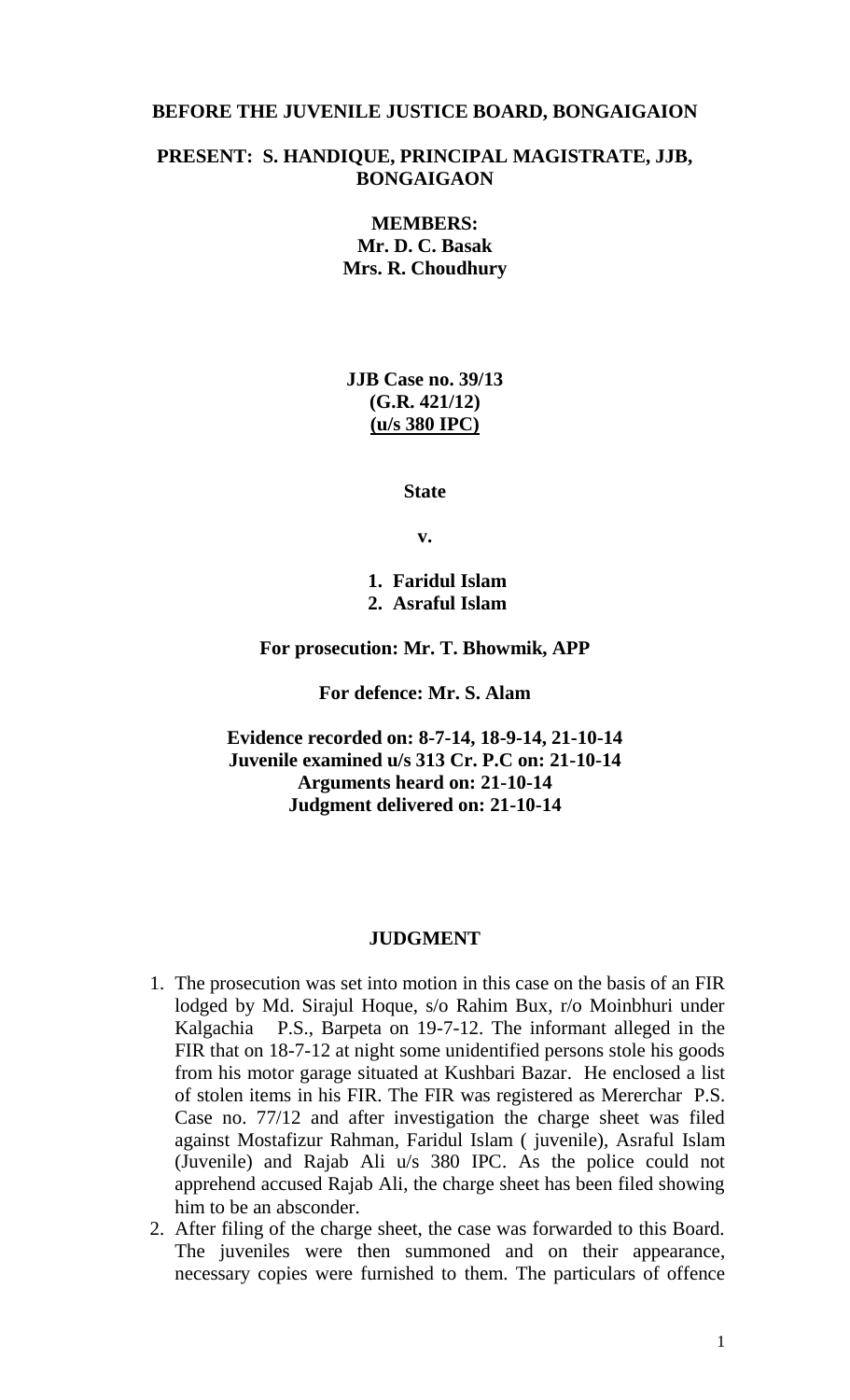u/s 380 IPC were explained to the juvenile to which they pleaded not guilty and claimed trial.

- 3. During enquiry seven witnesses were examined including the investigating officer. The juveniles were examined u/s 313 Cr. P.C. wherein they denied the incriminating materials put to them. No defence evidence is adduced. Heard arguments from both the sides.
- 4. The following points for determination have been framed:

#### **POINTS FOR DETERMINATION:**

*1. Whether the juveniles in conflict with law with dishonest intention moved the goods belonging to the informant's motor garage on 18-7- 12 at night out of his possession and thereby committed an offence punishable u/s 380 IPC?*

## **DISCUSSIONS, DECISIONS AND REASONS THEREOF**

## **DECISION ON POINT NO. 1**

- 5. The allegation against the juveniles in conflict with law is that they stole certain goods, like mobil cans, seat covers, looking glass, polish, tyres etc from the garage of the informant**.** Let us examine the evidence on record.
- 6. *PW1 Joinal Abedin* deposed that he does not know anything about the alleged incident, nor does he know the informant and the juveniles.
- 7. *PW2 Nur Rahman* knows both the parties. He heard about the alleged theft in the garage of the informant. He testified that few mobil cans were recovered after 2/3 days from a gunny bag near a bamboo bush and two tyres were recovered from a nearby pond. He does not know who stole it.
- 8. *PW3 Sirajul Hoque* is the complainant. He deposed that tyres, pumps etc were stolen from his garage two years ago. According to him, the police caught one guy named Mustafizur who disclosed the names of the juveniles. He stated that the police recovered certain stolen goods which are still in the police station. He exhibited the ejahar as Ext. 1. During cross examination he testified that the vouchers relating to the stolen goods have not been furnished in this case. He denied that the present juveniles are not involved with the alleged theft.
- 9. *PW4 Nazrul Islam, PW5 Rafiqul Islam and PW6 Jamaluddin* are only reported witnesses. They only heard about the alleged theft and do not know who were the thieves. *PW7 is S.I. Darbesh Ali Ahmed* who investigated the case. He testified that he visited the place of occurrence, interrogated the witnesses and seized one pump from the house of juvenile named Asraful on being led by him. He also testified that a gunny bag with 18 cans of mobil and seven plugs were recovered from a bamboo bush near the place of occurrence. He stated that he apprehended Mustafizur Rahman, Faridul Islam and Asraful Islam in connection with the alleged case of theft but could not apprehend the fourth accused named Rajab Ali. During cross